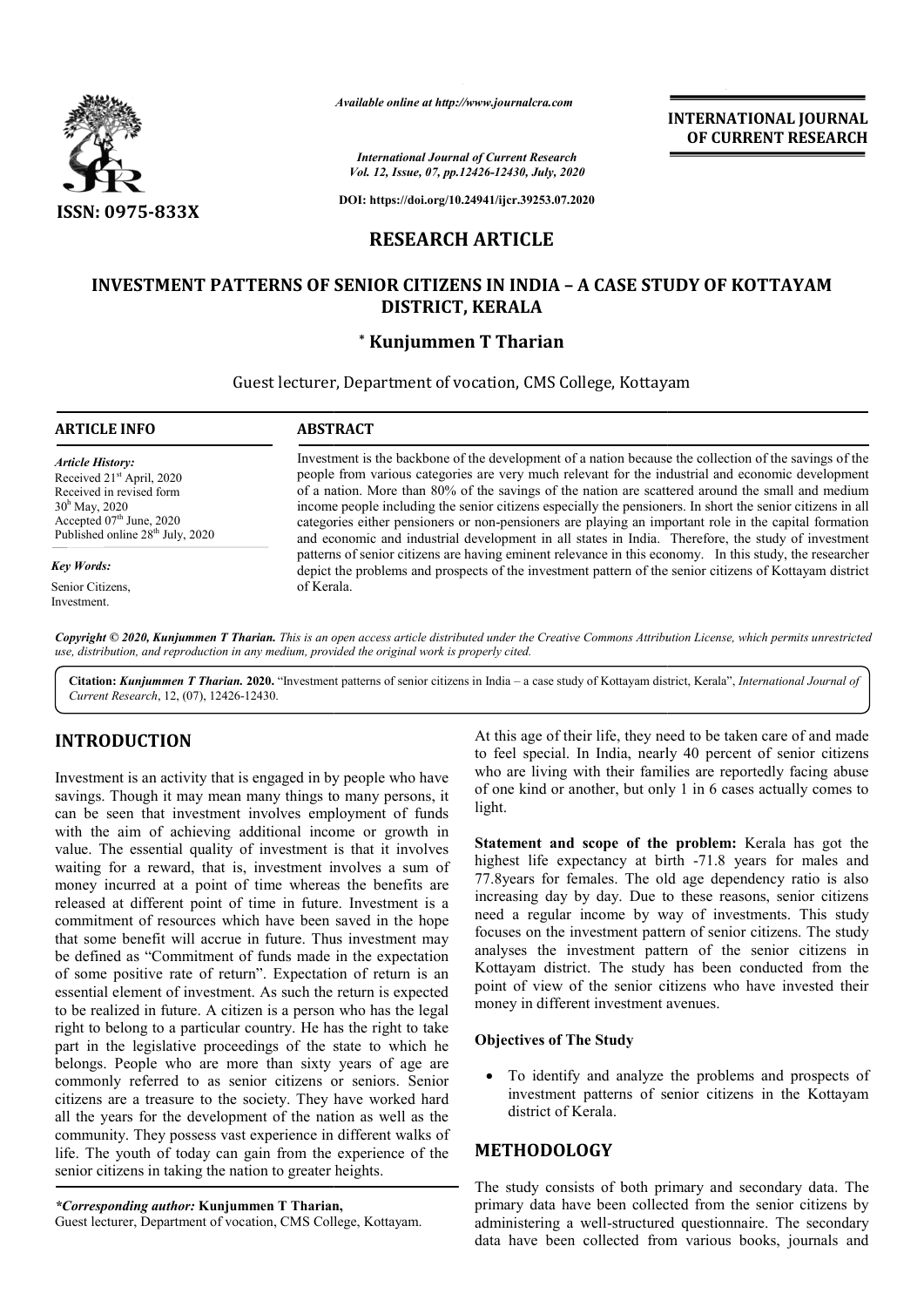from internet. The sample size is 60 and the sampling technique used is convenience sampling.

#### **Tools for Analysis**

In order to process and to analyse the data the researcher would proposes to use some statistical methods and techniques like measures of central tendency ( Mean, Median, Mode etc), and some of the Statistical Testing (Chi-square test) and other data representation tables, charts and diagrams.

#### **Limitations of the study**

- The study pertains only to the pensioners among the senior citizens though there are many more senior citizens living in the district without getting pension. And this study is limited to Kottayam district, a district in Kerala, hence the generalisation is limited.
- The method of study adopted for this thesis is sample survey, there fore the study is faced with the disadvantages of the sampling and it is one of the important limitation of sample survey that it may not possible to ensure the representativeness of the sample.
- There were many respondents who hesitated to give information because of the feeling that it will adversely affect their interest.
- This study is based on the primary and secondary sources of data. The secondary data had limitations as the available data may not be accurate as desired, not up to date. The method of data collection is by observation, interview and questionnaire. These methods of data collection had also some limitations.

#### **FINSINGS AND DISCUSSIONS**

- There is a close association between educational qualification and investment pattern of senior citizens.
- The study reveals that there is association between gender and investment pattern.
- 92%of the respondents live as a family while the rest of them live as single.
- 87percentage of them were aware of the privileges of senior citizens.
- Among the respondents, 27percentageis having employment after their retirement.
- More than 60percentage of the respondents had completed their higher secondary education.
- Out of 60 respondents, 28percentage of them have chosen life insurance as an investment avenue, 23percentage have chosen gold, 20percentage have chosen bank FD, 18percentage have chosen shares, 8percentage have chosen post office and 1percentage have chosen mutual fund as an investment avenue. The investment pattern of senior citizens is understood from this findings.
- The study shows that 90 percentage of the respondents spend their money for their basic needs, some spend it for a better standard of living and some for living a luxury life.
- For some, priority was given for meeting the future needs of their children and grandchildren while some others priority was to meet unforeseen events. Creation of properties were given priority by some. Through this the purpose behind the investment is clear.
- The primary expectation of investment of most of the respondents was all the three aspects such as safety, liquidity and return.
- Lack of liquidity and low return were the major problems of most of the respondents, while some others were of the opinion that high risk and unstable return were their problems. Problems of investment faced by the senior citizens are clear form this findings.
- Some of the respondents were fully satisfied while some others were partially satisfied. There were also some who were not at all satisfied.

#### **TESTING OF HYPOTHESIS**

**Null Hypothesis (H0)-** There is no association between gender and investment pattern.

**Alternative Hypothesis (H1)-** There is association between gender and investment pattern.

Chi-Square Tests

|                    | Value               | Df | Asymptotic<br>Significance (2-sided) |
|--------------------|---------------------|----|--------------------------------------|
| Pearson Chi-Square | 74.923 <sup>a</sup> | 12 | .000                                 |
| Likelihood Ratio   | 27.433              | 12 | .007                                 |
| N of Valid Cases   | 60                  |    |                                      |

a. 15 cells (71.4%) have expected count less than 5. The minimum expected count is .02.

The chi-square test allows us to test this hypothesis.

In this case, the p value is smaller than the standard alpha value, so reject the null hypothesis that asserts the two variables are independent of each other.

To put it simply, the result is significant- the data suggests that the variables gender and investment pattern are associated with each other.

**Null Hypothesis 2 –** There is no association between educational qualification and investment pattern.

**Alternative Hypothesis 2 –** There is association between educational qualification and investment pattern.

| <b>Chi-Square Tests</b> |                  |    |                                                                  |  |  |
|-------------------------|------------------|----|------------------------------------------------------------------|--|--|
|                         | Value            | Df | Asymptotic<br>Significance (2-sided)                             |  |  |
| Pearson Chi-Square      | $95.672^{\circ}$ | 24 | .000                                                             |  |  |
| Likelihood Ratio        | 41.587           | 24 | .014                                                             |  |  |
| N of Valid Cases        | 60               |    |                                                                  |  |  |
|                         |                  |    | a. 31 cells (88.6%) have expected count less than 5. The minimum |  |  |
| expected count is .02.  |                  |    |                                                                  |  |  |

It is to be concluded that we must reject the null hypothesis and accept the alternative hypothesis. In other words, there is a close association between educational qualification and investment pattern of senior citizens. The confidence level was 95%.

**Table No. 1. This table shows the gender wise classification of the respondents.**

| Sl.No | Gender | Number |
|-------|--------|--------|
|       | Male   | 35     |
|       | Female |        |
|       | Total  | 60     |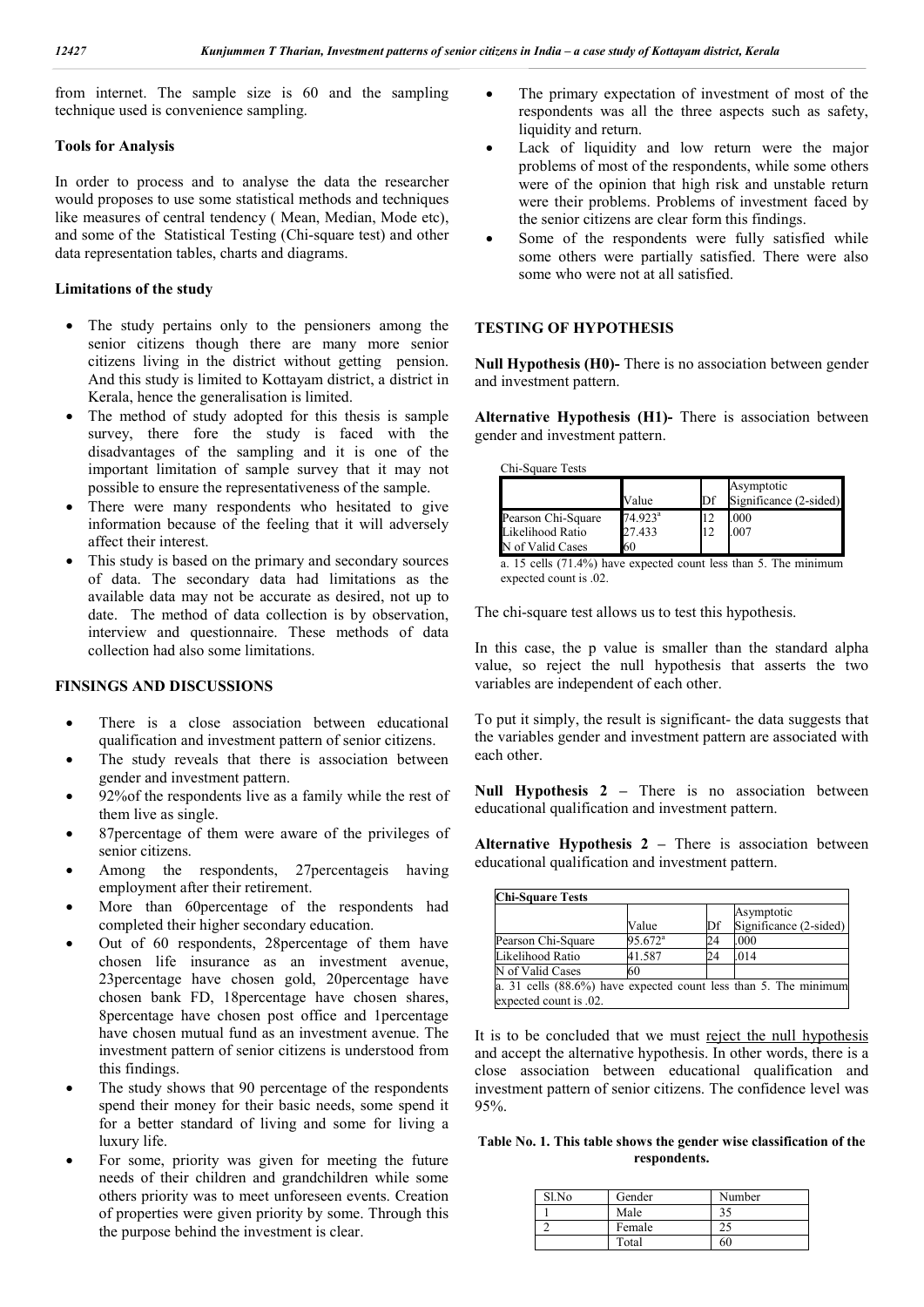#### **Table No. 2. This table shows the marital status of the respondents.**

| $S1$ . No. | Marital status | Number |
|------------|----------------|--------|
|            | Married        | 60     |
|            | Unmarried      |        |
|            | Total          | 60     |

**Table No.3. This table shows the mode of living of respondents**

| Sl.No | Mode of living | Number |
|-------|----------------|--------|
|       | Single         |        |
|       | Family         |        |
|       | Total          | 60     |

**Table No.4. This table shows whether they were aware of the privileges of senior citizens.**

| Sl.No | Awareness | Number |
|-------|-----------|--------|
|       | Yes       | یہ     |
|       | No        |        |
|       | Total     | 60     |

**Table No.5. This table shows whether the respondents had employment after their retirement.**

| $S1$ . No. | Employment after retirement | Number |
|------------|-----------------------------|--------|
|            | Yes                         |        |
|            | No                          |        |
|            | Total                       | 60     |

#### **Table No.6. This table shows the educational qualifications of the respondents**

| Sl.No. | Educational qualification       | Frequency |
|--------|---------------------------------|-----------|
|        | Below 10 <sup>th</sup> standard |           |
|        | $10th$ standard to plus2        |           |
|        | Plus2 to degree                 |           |
|        | Degree and above                |           |
|        | Total                           |           |

## **Graph No. 6.1**

This graph portrays the educational qualification of senior citizens.



It is to be concluded that more than 60% of the respondents has qualified their higher secondary examinations.

There are some who poses post-graduation and some who doesn't even poses the basic education.

|  |  |  | Table No.7. The table here shows the various investment avenues |  |
|--|--|--|-----------------------------------------------------------------|--|
|  |  |  | in which the senior citizens has invested their savings         |  |

| Sl.No.       | Investment avenues | Frequency |
|--------------|--------------------|-----------|
|              | <b>Bank FD</b>     | 12        |
|              | Mutual Fund        |           |
| $\mathbf{c}$ | Life Insurance     |           |
|              | <b>Shares</b>      |           |
|              | Gold               | 14        |
|              | Post Office        |           |
|              | Total              |           |

**Graph No. 7.1.** This graph represents various investment alternatives available to the senior citizens.



Most of them used life insurance as an investment avenue while 1% of them used mutual fund.

### **Table No.8**

| Sl.No | Spending pattern   | Frequency |
|-------|--------------------|-----------|
|       | <b>Basic Needs</b> | 54        |
|       | Standard of Living |           |
|       | Luxury             |           |
|       | Total              | 60        |

## **Graph No. 8.1**

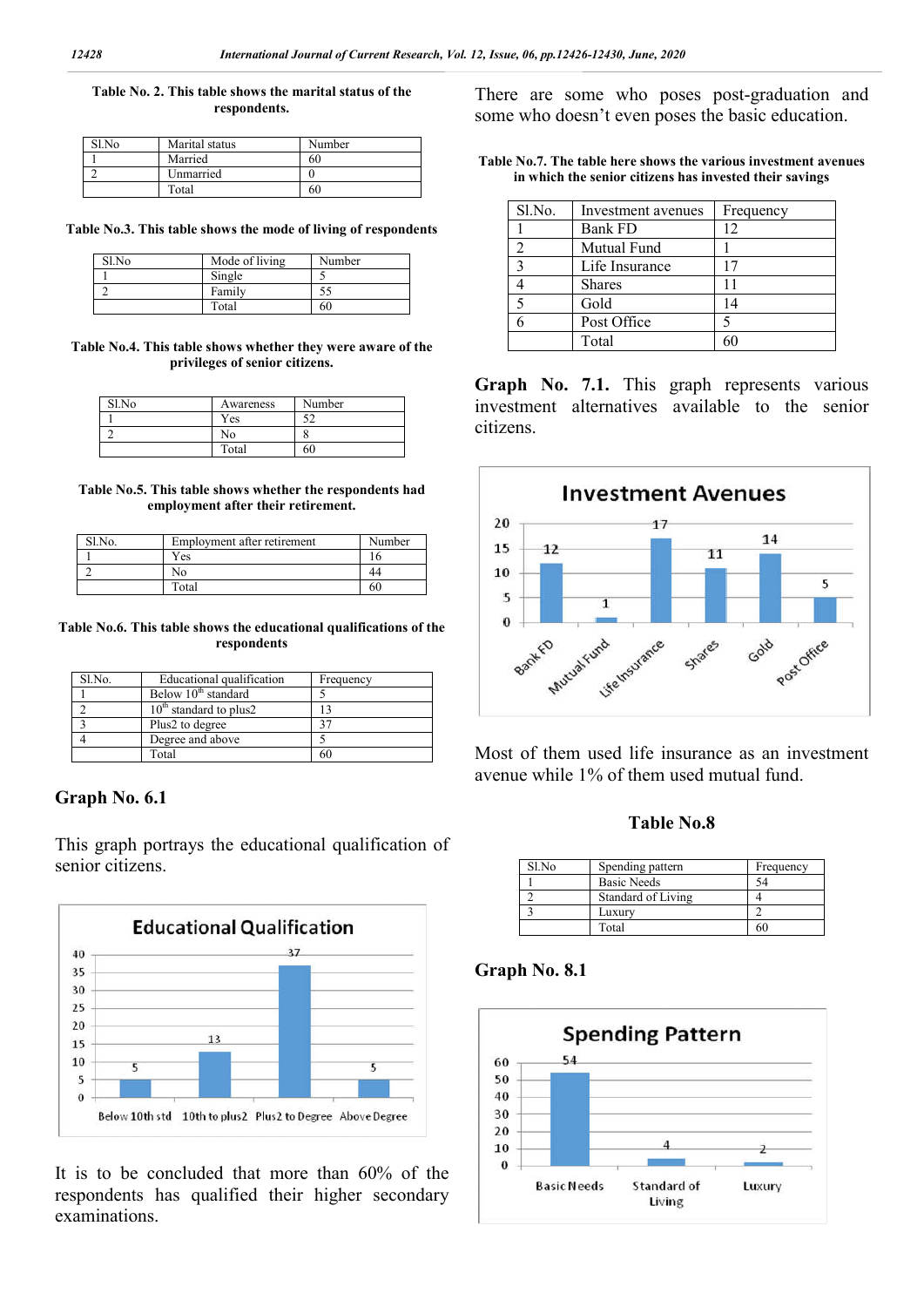This graph represents the spending pattern of senior citizens. Majority of the respondents spend their money for meeting basic needs, some spend it for a better standard of living and some for living a luxury life.

**Table No.9 The main objectives behind the investment of senior citizens is given below in the table**

| Sl.No. | Objectives behind investment | Frequency |
|--------|------------------------------|-----------|
|        | <b>Future Needs</b>          |           |
|        | <b>Unforeseen Events</b>     |           |
|        | Creation of Property         |           |
|        | Total                        |           |

**Graph No. 9.1** This graph represents the objectives behind the investment of senior citizens.



Most of the respondents invest their money for meeting future needs. There are some who use it for meeting unforeseen events and some for creation of properties.

**Table No.10. The primary expectations of investors are listed below**

| Sl.No. | Expectations of investors | Frequency |
|--------|---------------------------|-----------|
|        | Safety                    |           |
|        | High Return               |           |
|        | Liquidity                 |           |
|        | All of them               |           |
|        | Total                     |           |

**Graph No. 10.1** This graph represents the primary expectations of senior citizens.



Most of the respondents aim for all the three factors such as safety, high return and liquidity.

**Table No.11. The various problems of investment faced by the investors are listed below.**

| Sl.No. | Problems of investors | Frequency |
|--------|-----------------------|-----------|
|        | Low return            | 17        |
|        | Irregular return      | 10        |
|        | Unstable return       |           |
|        | High risk             |           |
|        | Lack of liquidity     |           |
|        | Not flexible          |           |
|        | Total                 | 60        |

**Graph No. 11.1** This graph represents the frequencies of various problems faced by the senior citizens.



From this graph, it is clear that lack of liquidity and low return are the major problems of majority of respondents. Irregular return, unstable return, high risk and lack of flexibility are some other problems.

**Table No.12. This table shows the satisfaction level of the respondents regarding their investment.**

| Sl.No. | Satisfaction of investors | Frequency |
|--------|---------------------------|-----------|
|        | Fully satisfied           |           |
|        | Partially satisfied       |           |
|        | Not satisfied             |           |
|        | Can't say                 |           |
|        | Total                     | 60        |

**Graph No. 12.1** This graph represents the level of satisfaction of investments.